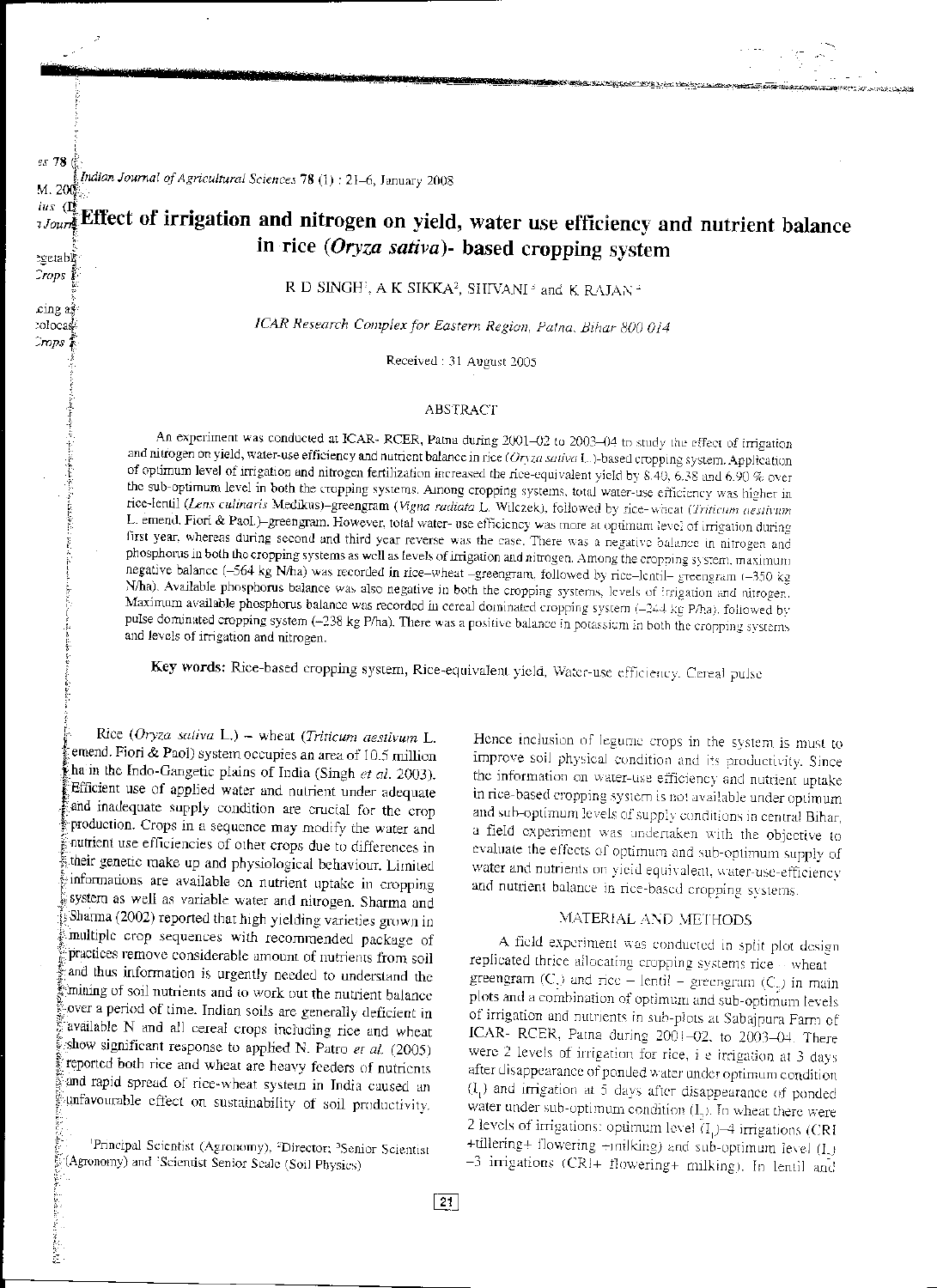greengram optimum level: 1 irrigation and sub-optimum level: - no irrigation was applied in  $2001-02$  and  $2003-04$ but in 2002-03 greengram received 2 irrigations as optimum level and 1 irrigation as sub-optimum level. The 6 cm depth of water was applied in each irrigation as per treatment besides 93 cm, 120 cm and 117 cm rainfall during the first, second and third year of experimentation respectively. Recommended dose of nitrogen was considered as optimum level (N  $_{\rm l}$ ) and 50% of the recommended dose as sub-optimum level  $(N, )$  in all the crops. An 100 kg N/ha was applied to rice and wheat as optimum dose and 50 kg N/ha as sub-optimum dose. An 30 kg N/ha was applied to lentil and greengram as optimum dose and  $15$  kg N/ha as sub-optimum dose. Recommended dose of phosphorus (60 kg  $P_2O_5/ha$  in rice & wheat,  $40 \text{ kg } P$ , O<sub>s</sub>/ha in lentil and greengram) and potash (40 kg  $K, O/ha$  in rice and wheat only) was applied in all the crops at both the levels of nitrogen. The water table was 2.0  $-6.1$  m below ground level during the crop season. The texture of soit was silty clay loam, pH 7.4, electrical conductivity  $0.026$  dS/m, bulk density 1.44 Mg/m<sup>3</sup>, particle density 2.71 Mg/m<sup>3</sup>, organic carbon 0.65%, available nitrogen 290 kg N/ha, available phosphorus 32 kg P/ha and available potash 398 kg K/ha of initial soil sample (0-30 cm).

#### RESULTS AND DISCUSSION

#### *Rice equivalent \_yield*

Yield of wheat, lentil and greengram was converted into rice equivalent yield. There was significant variation among levels of nitrogen during all the 3 years of experimentation but among the cropping system and levels of irrigation, the significant variation was only during first year. Results of all the 3 years revealed that among cropping systems, maximum rice yield equivalent was recorded in rice-wheat-greengram  $(12.39, 12.50, and 11.16, t/ha)$ , followed by rice-lentil-green gram (11.43, 11.75 and 10.44 t/ha) during 2001-02, 2002-03 and 2003-·04 respectively. Among levels of irrigation, maximum rice yield equivalent was recorded at optimum level (12.89, 12.42 and 11.08 tonnes/ha), followed by sub optimum level  $(11.01, 11.83$  and  $10.52$  tonnes/ha) and the increase was to the tune of 16.44, 4.98 and  $5.52\%$  respectively over the sub-optimum level of irrigation. Similar trend was observed in case of levels of nitrogen. Optimum level of irrigation and nitrogen fertilization produced higher rice equivalent yield than the sub-optimum level of irrigation and nitrogen in all the systems (Table 1). The results are in conformity with the results of Kumar and Prasad (2002). The interaction effect of different treatments did not show any significant variation on rice yield equivalent.

#### *Water-use efficiency*

Among cropping systems, total water-use efficiency was higher in rice-lentil-greengram, followed by rice-wheatgreengram (Table 2) in all the 3 years of experimentation. Tota! water-use efficiency was more at optimum level of inigation (89.03 kg/ha-cm) than sub-optimum level during

Table 1 Effect of optimum and sub-optimum levels of irrigatio $\ell$ and nitrogen on yield of individual crops and rice equivalen\_ yield (tonnes/ha).

| Treatment             | Rice        | Winter<br>crops | gram        | Green- Total ricej.<br>cquivalen- |
|-----------------------|-------------|-----------------|-------------|-----------------------------------|
|                       |             |                 |             | yield                             |
|                       | 2001-02     |                 |             |                                   |
| Cropping system       |             |                 |             |                                   |
| Rice-wheat-greengram  | 6.51        | 2.32            | 0.54        | 12.39                             |
| Rice-lentil-greengram | 6.29        | 0.51            | 0.62        | 11.43                             |
| $CD(P=0.05)$          | NS.         | 0.45            | NS.         | 0.32                              |
| Irrigation levels     |             |                 |             |                                   |
| Optimum               | 6.56        | 1.36            | 0.64        | 12.82                             |
| Sub-optimum           | 6.24        | 1.47            | 0.52        | 11.01                             |
| CD $(P=0.05)$         | NS          | NS              | 0.14        | 0.84                              |
| Nitrogen levels       |             |                 |             |                                   |
| Optimum               | 6.68        | 1.64            | 0.61        | 12.89                             |
| Sub-optimum           | 6.12        | 1.19            | 0.55        | 10.93                             |
| $CD(P=0.05)$          | NS.         | 0.33            | 0.09        | 0.84                              |
|                       | $2002 - 03$ |                 |             |                                   |
|                       |             |                 |             |                                   |
| Cropping system       |             |                 |             |                                   |
| Rice-wheat-greengram  | 6.87        | 2.68            | 0.43        | 12.50                             |
| Rice-lentil-greengram | 8.18        | 0.59            | 0.42        | 11.75                             |
| $CD(P=0.05)$          | NS          | 0.40            | NS.         | NS                                |
| Irrigation levels     |             |                 |             |                                   |
| Optimum               | 7.92        | 1.66            | 0.42        | 12.42                             |
| Sub-optimum           | 7.13        | 1.61            | 0.43        | 11.83                             |
| $CD(P=0.05)$          | NŜ          | NS              | NS          | NS                                |
| Nitrogen levels       |             |                 |             |                                   |
| Optimum               | 7.74        | 1.76            | 0.42        | 12.65                             |
| Sub-optimum           | 7.31        | 1.51            | 0.43        | 11.60                             |
| $CD (P=0.05)$         | NS.         | 0.34            | $_{\rm NS}$ | 0.41                              |
|                       | 2003-04     |                 |             |                                   |
| Cropping systems      |             |                 |             |                                   |
| Rice-wheat-greengram  | 5.39        | 2.95            | 0.39        | 11.16                             |
| Rice-lentil-greengram | 5.66        | 0.51            | 0.42        | 10.44                             |
| $CD (P=0.05)$         | NS          | 0.32            | NS          | NS                                |
| Irrigation level      |             |                 |             |                                   |
| Optimum               | 5.41        | 1.68            | 0.39        | ţ<br>11.08                        |
| Sub-optimum           | 5.64        | 2.49            | 0.42        | 10.52                             |
| $CD(P=0.05)$          | NS          | NS              | NS          | NS                                |
| Nitrogen level        |             |                 |             |                                   |
| Optimum               | 5.75        | 1.89            | 0.41        | 11.49                             |
| Sub-optimum           | 5.30        | 1.57            | $0.40 -$    | 10.10                             |
| $CD (P=0.05)$         | NS          | NS              | NS          | $\sigma$<br>0.70                  |

first year of experimentation. Whereas during second and third year of experimentation, water-use efficiency was higher at sub-optimum level (77.32 and 67.43 kg/ha-cm) followed? by optimum level (69.0 and 65.95 kg/ha-cm) of irrigation.<sup>5</sup> Among levels of nitrogen, maximum water-use efficiency.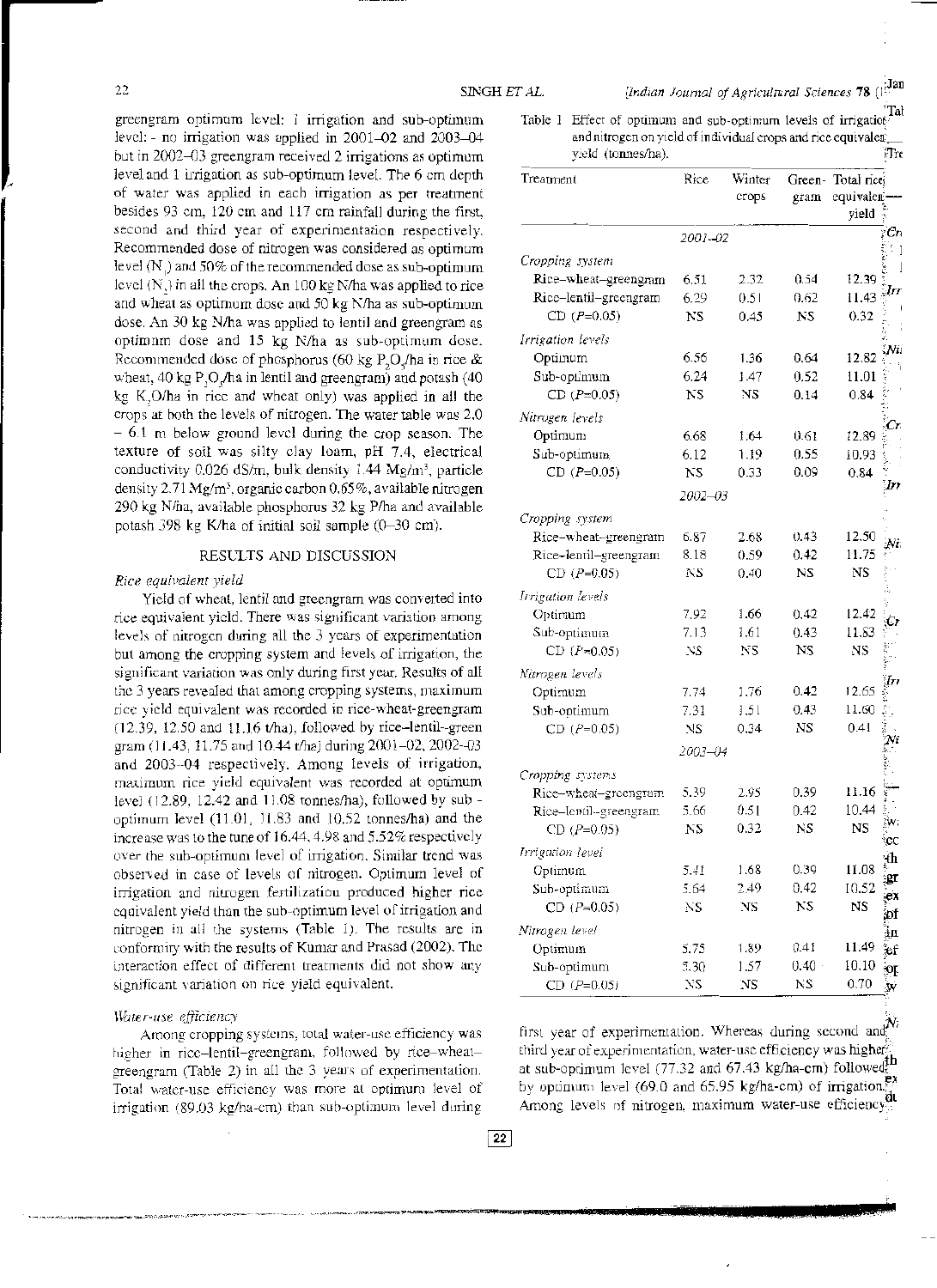: 78 (1 January 2008)

#### IRRIGATION AND NITROGEN IN RICE - BASED CROPPING SYSTEM

23

Table 2 Total water applied and water-useefficiency of individual crop in rice based eropping system under optimum and sub-optimum levels of irrigation.

| луанеп                      | Treatment                                                         |                    | Total water applied<br>(c <sub>m</sub> ) |                                   |                | Mean WUE<br>(kg/ha/cm)               |                |                |  |  |  |  |
|-----------------------------|-------------------------------------------------------------------|--------------------|------------------------------------------|-----------------------------------|----------------|--------------------------------------|----------------|----------------|--|--|--|--|
| al rice                     |                                                                   | $\overline{R}$ icc | Winter crops                             | Greengram                         | Rice           | (kg/ha/cm)<br>Winter crops Greengram |                |                |  |  |  |  |
| avalen<br>vield             | $200$ J $-02$                                                     |                    |                                          |                                   |                |                                      |                |                |  |  |  |  |
|                             | Cropping system<br>Rice-wheat-greengram<br>Rice-lentil-greengram  | 102<br>102         | 21.70<br>3.70                            | 23.30<br>23.30                    | 36.82<br>61.67 | 106.91<br>137.84                     | 23.18<br>26.61 | 83.28<br>88.60 |  |  |  |  |
| :2.39<br>11.43<br>0.32      | Irrigation level<br>Optimum<br>Sub-optimum                        | 102<br>102         | 15.70<br>9.70                            | 26.3<br>20.3                      | 64.31<br>61.18 | 86.62<br>151.54                      | 24.33<br>25.61 | 89.05<br>83.41 |  |  |  |  |
| .2.82<br>$10.1$<br>0.84     | Nitrogen level<br>Optimum<br>Sub-optimum                          | 102<br>102         | 12.70<br>12.70                           | 23.3<br>23.3<br>2002 03           | 65.49<br>60.00 | 129.13<br>93.70                      | 26.18<br>23.60 | 93.40<br>79.20 |  |  |  |  |
| 2.89<br>0.93<br>0.84        | Cropping system<br>Rice-wheat-greengram<br>Rice-lentil-green gram | 123.38<br>123.38   | 32.57<br>11.57                           | 21.05<br>21.05                    | 55.68<br>66.30 | 82.03<br>50.99                       | 20.43<br>19.95 | 10.62<br>75,32 |  |  |  |  |
|                             | Irrigation level<br>Optimum<br>Sub-optimum                        | 129.38<br>117.38   | 26.57<br>17.57                           | 24.05<br>18.05                    | 61.21<br>64.01 | 52.48<br>91.65                       | 17,47<br>23,82 | 69300<br>77.32 |  |  |  |  |
| 2.50<br>1.75<br>NS          | Nitrogen level<br>Optimum<br>Sub-optimum                          | 123.38<br>123.38   | 22.07<br>22.07                           | 21.05<br>21.05                    | 62.73<br>59.24 | 79.75<br>68.42                       | 19.95<br>20.42 | 75.97<br>69.63 |  |  |  |  |
| 2.42<br>1.83<br>$_{\rm NS}$ | Cropping system<br>Rice-wheat-greengram<br>Rice-lentil-greengram  | 128.87<br>128.87   | 24.79<br>6.79                            | $2002 - 03$<br>$17.3+$<br>$17.3+$ | 41.82<br>43.92 | 118.99<br>75.11                      | 22.91<br>24.22 | 65.26<br>68.23 |  |  |  |  |
| 2.65<br>1.60<br>1.41        | Irrigation level<br>Optimum<br>Sub-optimum                        | 128.87<br>128.87   | 18.79<br>12.79                           | 20.34<br>14.34                    | 42.98<br>43.76 | 89.43<br>194.68                      | 19.17<br>29.29 | 65.95<br>67.45 |  |  |  |  |
|                             | Nitrogen level<br>Optimum<br>Sub-optimem                          | 128.87<br>128.87   | 15.79<br>15.79                           | 17.34<br>17.34                    | 44.62<br>41.13 | 119.70<br>99.43                      | 23,64<br>23.06 | 70.92<br>62.34 |  |  |  |  |

 $1.16$  $0.44$ 

was recorded at optimum level of nitrogen application as  $NS$ compared to sub-optimum level. It is evident from the result that water was used more efficiently under rice-lentil-1.08 greengram than rice-wheat-greengram in all the 3 years of  $0.52$ experimentation. The results are in conformity with the results  $_{\rm NS}$ of Tiwari et al. (2002). Parihar et al. (1999) also reported that inclusion of legumes in the system increase water-use 1.49 efficiency. In general water-use efficiency was higher under  $0.10$ optimum level of nitrogen than sub-optimum level of nitrogen. 1.70 whereas reverse is the case with irrigation.

# d and Nitrogen balance

There was a decrease in available N after harvest of the iigher third crop in both the systems in all three years of owed ation, experimentation. The reduction in the available soil N was tional due to adoption of intensive cropping system, which ultimately

depleted more N from the soil (Verma et al. 2003). Maximum post-harvest soil-available N was recorded under rice-lentilgreengram (211 kg N/ha), followed by rice, wheat, greengram (190 kg N/ha). Variation in nument states was also observed due to optimum level of irrigation over sub-optimum level because increased moisture availability, favoured biodegradation of organic matter and mineralization of N in soil. Secondly in the plots having less soil moisture, there was more volatifization loss of N leading to further reduction in available soil nitrogen under less frequent irrigations. Nutrient uptake was positively influenced by levels of irrigation and nitrogen (Parihar and Tiwari 2003). Maximum N uptake was recorded in rice-wheat-greengram (571 kg N/ ha) due to higher biological vield of wheat, which consequently increased total N uptake. Sharma and Sharma (2002) also reported higher N uptake under cereal dominated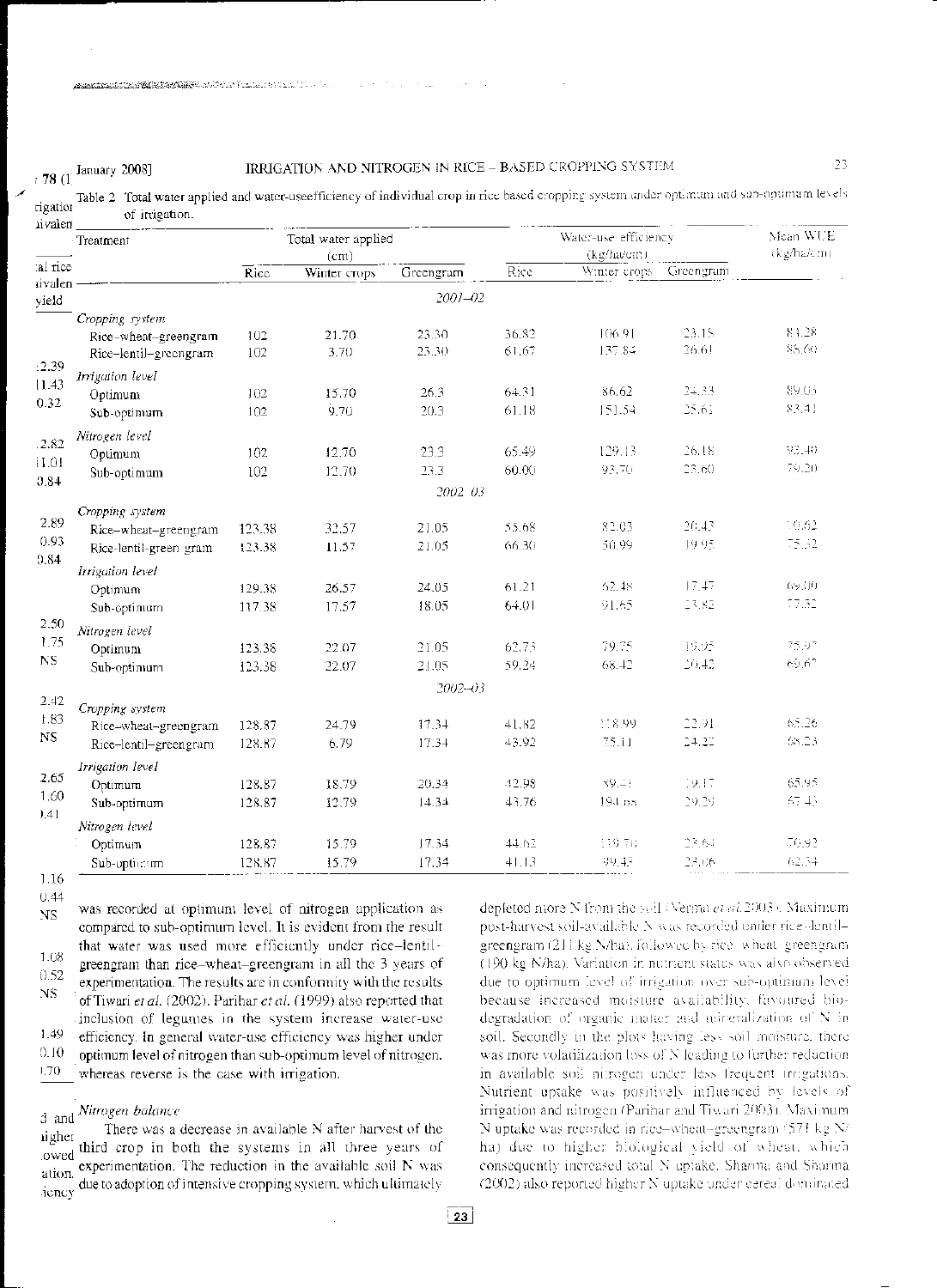Table 3 Balance sheet of available nitrogen in the soil as effected by cropping system, optimum and sub-optimum levels of irrigation and nitrogen (2001-04)

| Treatment       | Initial<br>available    | Amount of nitrogen added in<br>different crops $(kg/ha) - (B)$ |                 |                |       |      | Amount of N removed by the<br>different crops $(kg/ha) - (C)$ |                | Available N (kgha) |                                                                   |                                                                     |                                                  |
|-----------------|-------------------------|----------------------------------------------------------------|-----------------|----------------|-------|------|---------------------------------------------------------------|----------------|--------------------|-------------------------------------------------------------------|---------------------------------------------------------------------|--------------------------------------------------|
|                 | soil<br>nutrient<br>(A) | Rice                                                           | Winter<br>crops | Green-<br>gram | Total | Rice | Winter<br>crops                                               | Green-<br>gram | Total              | Nutrient in<br>balance<br>(expected<br>value)-<br>$A+B-C=$<br>(D) | Final<br>avaiable<br>soil<br>nutrients<br>(actual<br>values)<br>(E) | Net<br>loss<br>$(-)/$ gain<br>(+) E-D<br>$=$ (F) |
| Cropping system |                         |                                                                |                 |                |       |      |                                                               |                |                    |                                                                   |                                                                     |                                                  |
| $C_{1}$         | 290                     | 450                                                            | 450             | 135            | 1035  | 363  | 174                                                           | 34             | 571                | 754                                                               | 190                                                                 | $-564$                                           |
| $C_{2}$         | 290.                    | 450                                                            | 135             | 135            | 720   | 377  | 36                                                            | 36             | 449                | 561                                                               | 211                                                                 | $-350$                                           |
| Irrigation      |                         |                                                                |                 |                |       |      |                                                               |                |                    |                                                                   |                                                                     |                                                  |
|                 | 290                     | 450                                                            | 293             | 135            | 878   | 385  | 104                                                           | 35             | 524                | $64 +$                                                            | 207                                                                 | $-437$                                           |
| Ι,              | 290                     | 450                                                            | 292             | 135            | 877   | 355  | 106                                                           | 35             | 496                | 671                                                               | 194                                                                 | $-477$                                           |
| Nitrogen        |                         |                                                                |                 |                |       |      |                                                               |                |                    |                                                                   |                                                                     |                                                  |
| N               | 290                     | 600                                                            | 390             | 180            | 1170  | 406  | 120                                                           | 38             | 564                | 896                                                               | 198                                                                 | $-698$                                           |
| $\rm N_{\rm s}$ | 290                     | 300                                                            | 195             | 90.            | 585   | 334  | 90                                                            | 32             | 456                | 419                                                               | 203                                                                 | $-216$                                           |

cropping system.

Nitrogen balance indicated a negative balance of available N in the soil in both the cropping systems, being higher under rice-wheat-greengram (-564 kg/ha) followed by rice-lentil-greengram (-350 kg N/ha). This was evidently due to N fixation by legumes. Optimum and sub-optimum level of irrigation and nitrogen had also negative balance of available N in the soil. More gain in available soil N under optimum level (bigher frequency of irrigation) may be due to favourable soil moisture condition for bio-degradation of organic matter and mineralization of N than sub-optimum level. Moreover the organic matter added to the soil in the form of root mass and senescent leaves was more under optimum level of irrigation and nitrogen due to higher biological vield.

### Phosphorus balance

Cereal-dominated cropping system indicated slightly higher available P in soil than the legume dominated ones (Table 4). The results confirm the findings of Kumar and Prasad (2002), which may be attributed to higher CO<sub>2</sub> pressure, addition of high organic matter to the soil system by cereals and high phosphate requirement of legumes. Maximum available P was recorded with sub-optimum levels of irrigation but in case of nitrogen the trend was in reverse order. Higher hydration resulted in solubilization of P, mineralization of organic matter, providing complete chelate for soluble Ca<sup>1+</sup> and thereby reduced phosphate fixation. Higher CO, pressure might also be an added advantage. Soil availability of P,O<sub>s</sub> depends upon plant, soil fixation and the rate of application. It seems that legume crop increased P availability. Such differential pattern of cereals and legumes with water and nitrogen ultimately resulted in an interaction effect between these two variables.

Maximum P uptake was recorded in rice-wheat greengram followed by rice-lentil-greengram because of bigher by product production. Sharma and Sharma (2002) also reported higher uptake of P by cereals as compared to palses. Optimum level of irrigation and nitrogen had a positive effect in influencing the P<sub>3</sub>O<sub>s</sub> uptake by crops. Phosphorusbalance sheet indicated its balance on negative side as compared to expected available P value in the soil. Among the cropping systems, maximum negative balance in available P was recorded under rice-wheat-greengram (-244 kg P/ha) followed by rice-lentil- greengram (-238 kg P/ha). Amoug different levels of irrigation, maximum negative balance was recorded at optimum level (-242 kg P/ha) as compared to sub-optinium level (-240 kg P/ha), whereas in case of different levels of nitrogen maximum negative balance was recorded at sub-optimum level (-265 kg P/ha) compared to optimum level (-217 kg P/ha). This may be attributed to higher P fixation in the soil due to lesser number of irrigation.

#### Potassium balance

Maximum post-harvest soil-available K was recorded in the plots. having rice-lentil-greengram (307 kg K/ha), followed by rice-wheat-greengram (282 kg K/ha). This was partly due to the fact that cereal dominated cropping system removed more K from the soil. It is an established fact that cereals and grasses having low root exchange capacity utilize more soil potassium from the exchange complex than other crops. Maximum available K was recorded at optimum levels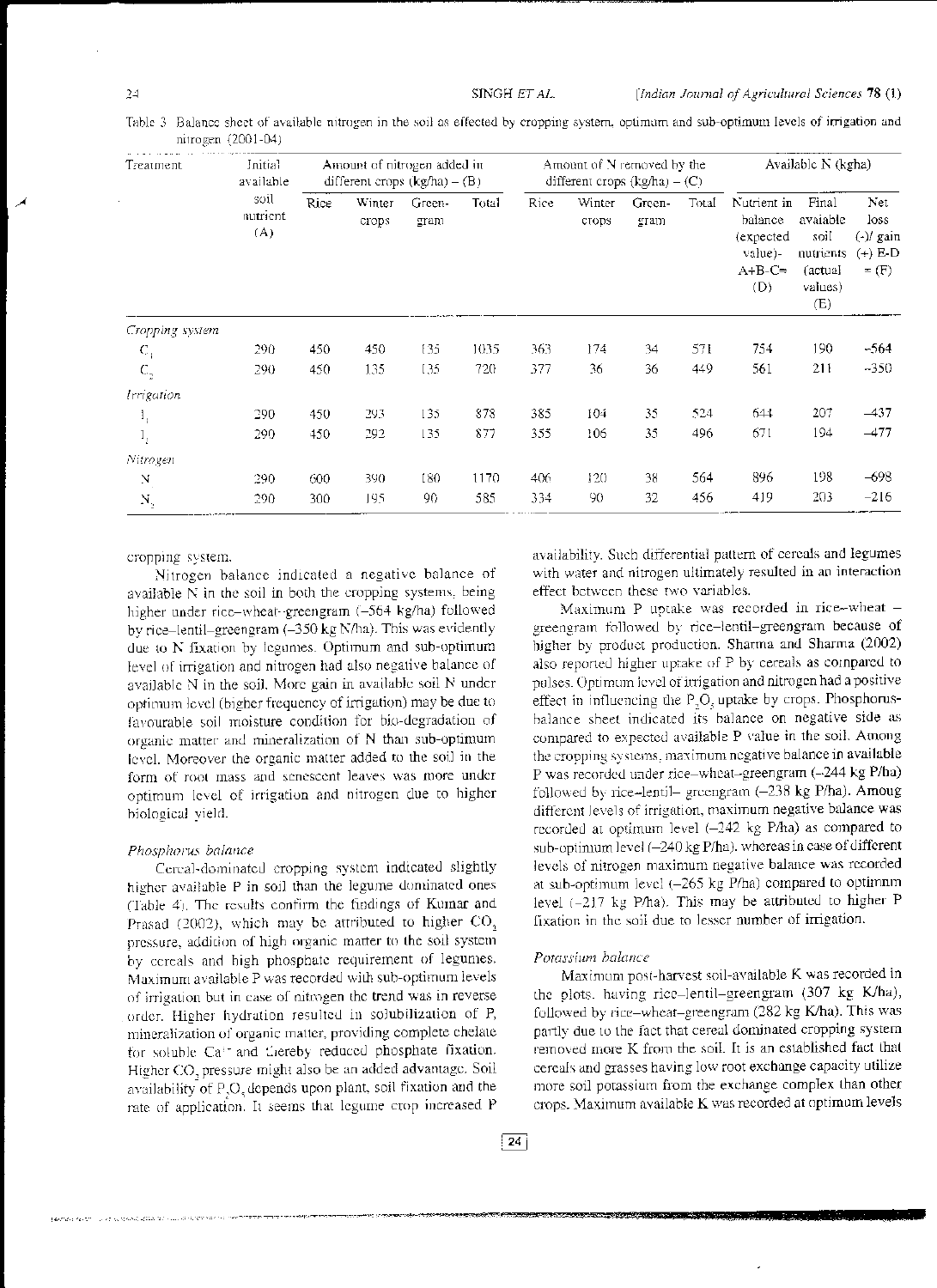| Treatments      | Initial<br>available    | Amount of P added in different<br>crops (kg/ha) -B |                 |                |       |      | Amount of P removed by the<br>different crops ( $kg/ha$ ) - C |                 | Available P<br>(kg/ha) |                                                                             |                                                                             |                                                          |
|-----------------|-------------------------|----------------------------------------------------|-----------------|----------------|-------|------|---------------------------------------------------------------|-----------------|------------------------|-----------------------------------------------------------------------------|-----------------------------------------------------------------------------|----------------------------------------------------------|
|                 | soil<br>nutrient<br>(A) | Rice                                               | Winter<br>crops | Green-<br>gram | Total | Rice | Winter<br>crops                                               | Green-<br>gram  | Total                  | Nutrient<br>in blance<br><i>expected</i><br>value)-<br>$A + B - C =$<br>(D) | Final<br>available<br>soil<br>nutrients<br><i>(actual</i><br>values)<br>(E) | Net<br>loss<br>$(-)$ /<br>gain<br>$(+)$<br>$E-D=$<br>(F) |
| Cropping system |                         |                                                    |                 |                |       |      |                                                               |                 |                        |                                                                             |                                                                             |                                                          |
| $C_{1}$         | 32                      | 157                                                | 157             | 105            | 419   | 107  | 64                                                            | 12              | 183                    | 268                                                                         | 24                                                                          | $-244$                                                   |
| C <sub>2</sub>  | 32                      | 157                                                | 105             | 105            | 367   | 115  | 13                                                            | í1              | 139                    | 260                                                                         | 22                                                                          | $-238$                                                   |
| Irrigation      |                         |                                                    |                 |                |       |      |                                                               |                 |                        |                                                                             |                                                                             |                                                          |
| I,              | 32                      | 157                                                | 131             | 105            | 393   | 112  | 37                                                            | 12              | í61                    | 264                                                                         | 22                                                                          | $-242$                                                   |
| $I_{2}$         | 32                      | 157                                                | 131             | 105            | 393   | 110  | 40                                                            | $\vert$ $\vert$ | 161                    | 264                                                                         | 24                                                                          | $-240$                                                   |
| Nitrogen        |                         |                                                    |                 |                |       |      |                                                               |                 |                        |                                                                             |                                                                             |                                                          |
| N,              | 32                      | 157                                                | 131             | 105            | 393   | 125  | 46                                                            | 13              | 184                    | $-11$                                                                       | 24                                                                          | $-217$                                                   |
| N.              | 32                      | 157                                                | 131             | 105            | 393   | 97   | 31                                                            | 10              | 138                    | 287                                                                         | 22                                                                          | -265                                                     |

Table 4 Balance sheet of available phosphorus in the soil as effected by cropping system, optimum and sub-optimum levels of irrigation and nitrogen (2001-04)

of irrigation and nitrogen and minimum at sub-optimum level. The total uptake of K,O was more in cereal dominated cropping system as compared to pulse dominated cropping system (Table 5). The value was much higher than the applied K, indicating thereby that the uptake was higher due to release of fixed potassium at clay complex. Optimum level of irrigation and nitrogen helped in good plant stand, resulting in increased K,O uptake.

Potassium balance sheet indicated that there was positive balance of available K in the soil under both the cropping systems. Maximum positive available K was recorded in rice-lentil-greengram (+122 kg K/ha) followed by ricewheat-greengram (+20 kg K/ha). Antong levels of irrigation and nitrogen, maximum available K was recorded in optimum

Table 5 Balance sheet of available potash in the soil as effected by cropping system, optimam and sub-optimam levels of irrigation and nitrogen (2001-04)

| Treatment           | Initial<br>available<br>soil<br>nutrient<br>(A) | Amount of potash added in<br>available |                 |                |       |      | Amount of K removed by the<br>different crops (kg/ha) (B) |                | Available K (kg/ha)<br>different crops $(kg/na)$ (c) |                                                                                                         |                                   |                     |
|---------------------|-------------------------------------------------|----------------------------------------|-----------------|----------------|-------|------|-----------------------------------------------------------|----------------|------------------------------------------------------|---------------------------------------------------------------------------------------------------------|-----------------------------------|---------------------|
|                     |                                                 | Rice                                   | Winter<br>crops | Green-<br>gram | Total | Rice | Winter<br><b>CFODS</b>                                    | Green-<br>gram | Total                                                | Nutrient<br>in blanace available (-)/ gain<br>(expected nutrients (+) E-D<br>value)-<br>$A+B-C=$<br>(D) | Final<br>ractual<br>value)<br>(E) | Net loss<br>$=$ (F) |
| Cropping system     |                                                 |                                        |                 |                |       |      |                                                           |                |                                                      |                                                                                                         |                                   |                     |
| $C_{\rm I}$         | 398                                             | 199                                    | 199             |                | 398   | 365  | 158                                                       | 11             | 534                                                  | 262                                                                                                     | 282                               | $-20$               |
| $C_{2}$             | 398                                             | 199                                    |                 |                | 199   | 383  | 17                                                        | 12             | 412                                                  | 185                                                                                                     | 307                               | $+122$              |
| Irrigation          |                                                 |                                        |                 |                |       |      |                                                           |                |                                                      |                                                                                                         |                                   |                     |
| I,                  | 398                                             | 199                                    | 100             |                | 299   | 392  | 89                                                        | 12             | 493                                                  | 204                                                                                                     | 342                               | $+138$              |
| $\mathrm{I}_2$      | 398                                             | 199                                    | 100             |                | 299   | 356  | 86                                                        | H              | 453                                                  | 244                                                                                                     | 248                               | $+4$                |
| Nitrogen            |                                                 |                                        |                 |                |       |      |                                                           |                |                                                      |                                                                                                         |                                   |                     |
| $N_{\rm i}$         | 398                                             | 199                                    | 100             |                | 299   | 417  | 104                                                       | 13             | 534                                                  | 163                                                                                                     | 299                               | $+136$              |
| $\mathbf{N}_{\!_2}$ | 398                                             | 199                                    | 100             |                | 299   | 331  | 71                                                        | 10             | 412                                                  | 285                                                                                                     | 291                               | $+6$                |